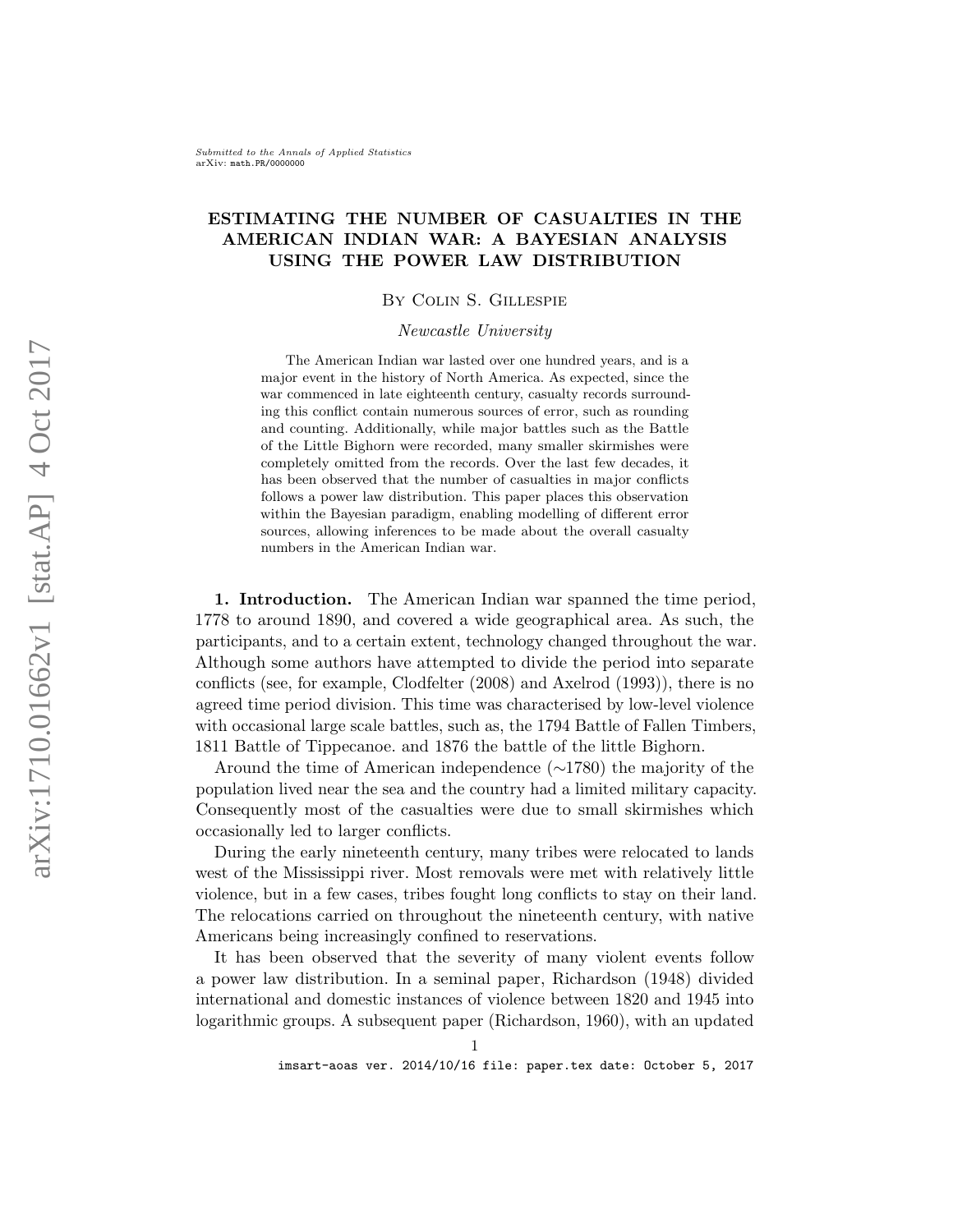data set, demonstrated that the frequency of entries in each logarithmic group, followed a simple multiplicative law: for each 10–fold increase in the number of casualties, the frequency decreased by around a factor of three. Cederman (2003) updated this analysis with data (restricted to interstate wars) from the Correlates of War (COW) Project (Geller and Singer, 1998). Cederman found that the multiplicative law seemed to hold for the last two centuries. He then developed agent-based models to suggest possible generative mechanisms for this "law".

Clauset, Young and Gleditsch (2007) extended this work to include terrorist attacks since 1968. They noted that the frequency-severity statistics of terrorist events are scale invariant and concluded that there is no fundamental difference between small and large attacks. Similarly, Bohorquez et al. (2009) investigated the severity of insurgent attacks within nine separate conflicts and again found that the data had a power law structure.

Power law distributions are often described as "scale-free", indicating that common small events are qualitatively similar to large rare events. If this pattern can be detected in empirical data, it may indicate the presence of an interesting underlying process. Being able to detect whether a system does or does not follow a power law can provide hints to the generative mechanisms at work. During the twentieth century, numerous examples of these heavy tailed distributions have been used to describe a variety of different phenomena, including city size, word frequency and the productivity of scientists; see, for example Newman (2005), Dewez et al. (2013) and Bell et al. (2012).

This apparent ubiquity of power laws in a wide range of disciplines was questioned by Stumpf and Porter (2012). The authors pointed out that many "observed" power law relationships are highly suspect. In particular, estimating the power law exponent from a log-log plot, whilst simple and appealing, is a very poor technique for fitting these types of models. Instead, a systematic, principled and statistically rigorous approach should be applied, such as those by Clauset, Shalizi and Newman (2009), Breiman, Stone and Kooperberg (1990), Dekkers and Dehaan (1993), and Drees and Kaufmann (1998).

The common problem with fitting the power law distribution is that analyses typically assume that the power law phenomena is present in the tail of the distribution. This results in the need to estimate both the scaling parameter  $\alpha$  and the lower bound threshold for where the power law behaviour begins,  $x_{\min}$ . Clauset, Shalizi and Newman (2009) (CSN) introduced a principled set of methods for fitting and testing power law distributions. Their approach is straightforward and couples a distancebased test for estimating  $x_{\text{min}}$  with estimation of  $\alpha$  via maximum likelihood.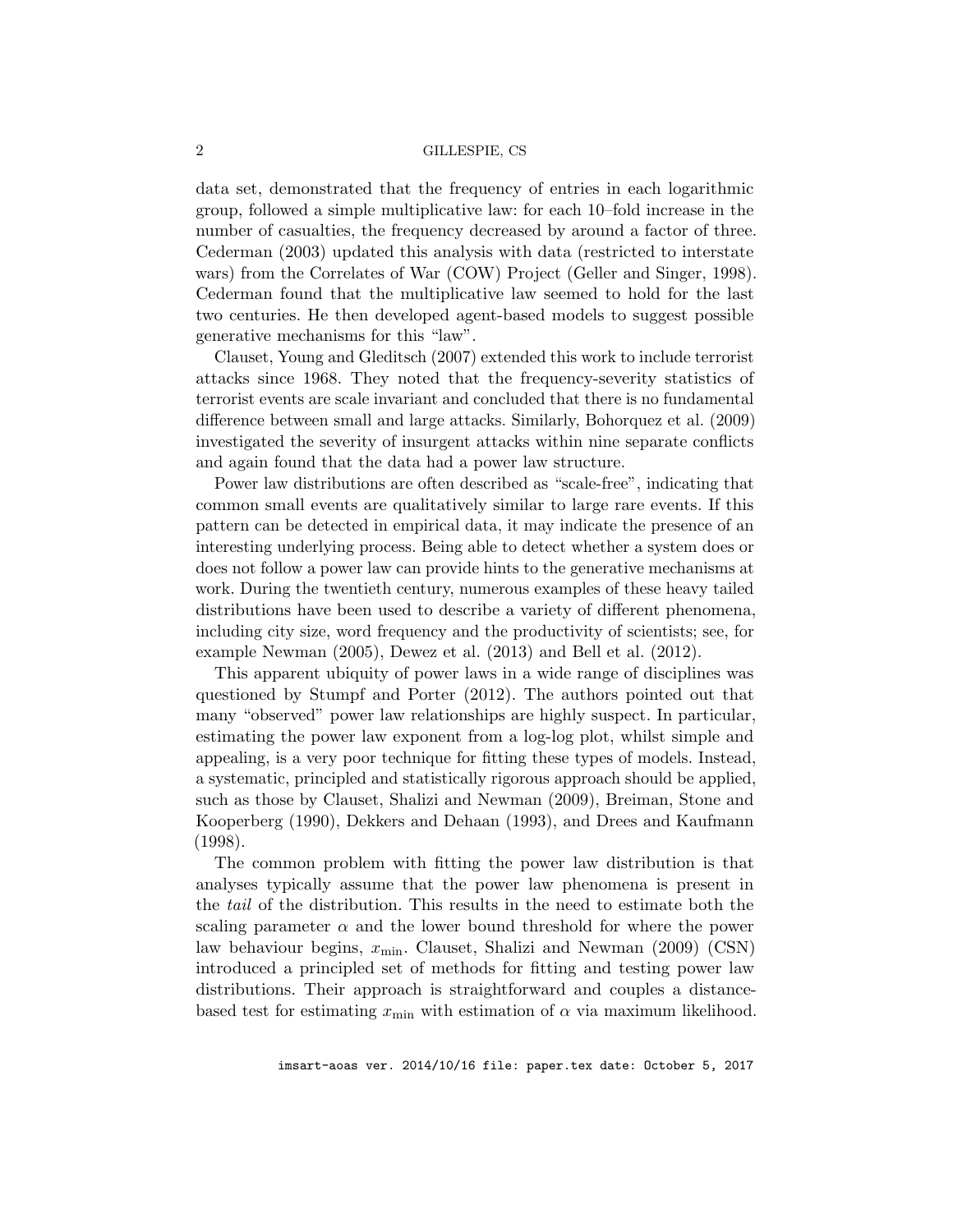Alternative models, such as the log normal distribution, can be compared using a likelihood ratio test (Vuong, 1989). However this method does have a few issues. First, after estimating  $x_{\min}$ , we *discard* all data below this threshold. Second, it is unclear how to compare distributions with different  $x_{\min}$  values. Third, although it is possible to make predictions in the tail of the distribution, making future predictions over the entire data space is not possible since values less than  $x_{\min}$  have not been directly modelled (Clauset and Woodard, 2013).

One further difficulty with the method proposed by CSN is that it is not straightforward to incorporate an error model during the inference stage. Recently, Virkar and Clauset (2014) considered a model for binned data in which the observed data has been rounded or grouped. Essentially, the authors propose a modification to the CSN algorithm. However, this modification is difficult to generalise to other error structures and also suffers from the same issues as the original method.

In this paper we use a power law distribution to model the number of casualties sustained in the American Indian war. By adopting a Bayesian approach we are able to model the under-reporting of casualties, incorporate prior beliefs on the parameters and provide predictions for the true number of casualties. In the following section, we discuss the power law distribution and the CSN method in more detail. In section 3, we give a brief introduction to the American Indian war, before moving on to a fully Bayesian analysis of the model. The paper closes with a discussion in section 4.

2. The power law distribution. The discrete power law distribution has the probability mass function (PMF)

(1) 
$$
\Pr(X = x) = \frac{x^{-\alpha}}{\zeta(\alpha, x_{\min})}, \quad x = x_{\min}, x_{\min} + 1, \dots
$$

where

(2) 
$$
\zeta(\alpha, x_{\min}) = \sum_{n=0}^{\infty} (n + x_{\min})^{-\alpha}
$$

is the generalized zeta function which converges provided  $\alpha > 1$  (Abramowitz and Stegun, 1970). When  $x_{\min} = 1$ ,  $\zeta(\alpha, 1)$  simplifies to the standard zeta function,  $\zeta(\alpha) = \sum_{n=1}^{\infty} n^{-\alpha}$ .

The value of  $\alpha$  determines which moments diverge. For example, if  $1 <$  $\alpha \leq 2$ , all moments diverge, i.e.,  $E[X^m] = \infty$ ,  $m = 1, \ldots$ ; if  $2 < \alpha \leq 3$ , all second and higher-order moments diverge, i.e.,  $E[X^m] = \infty$ ,  $m = 2, \dots$ ; and so on.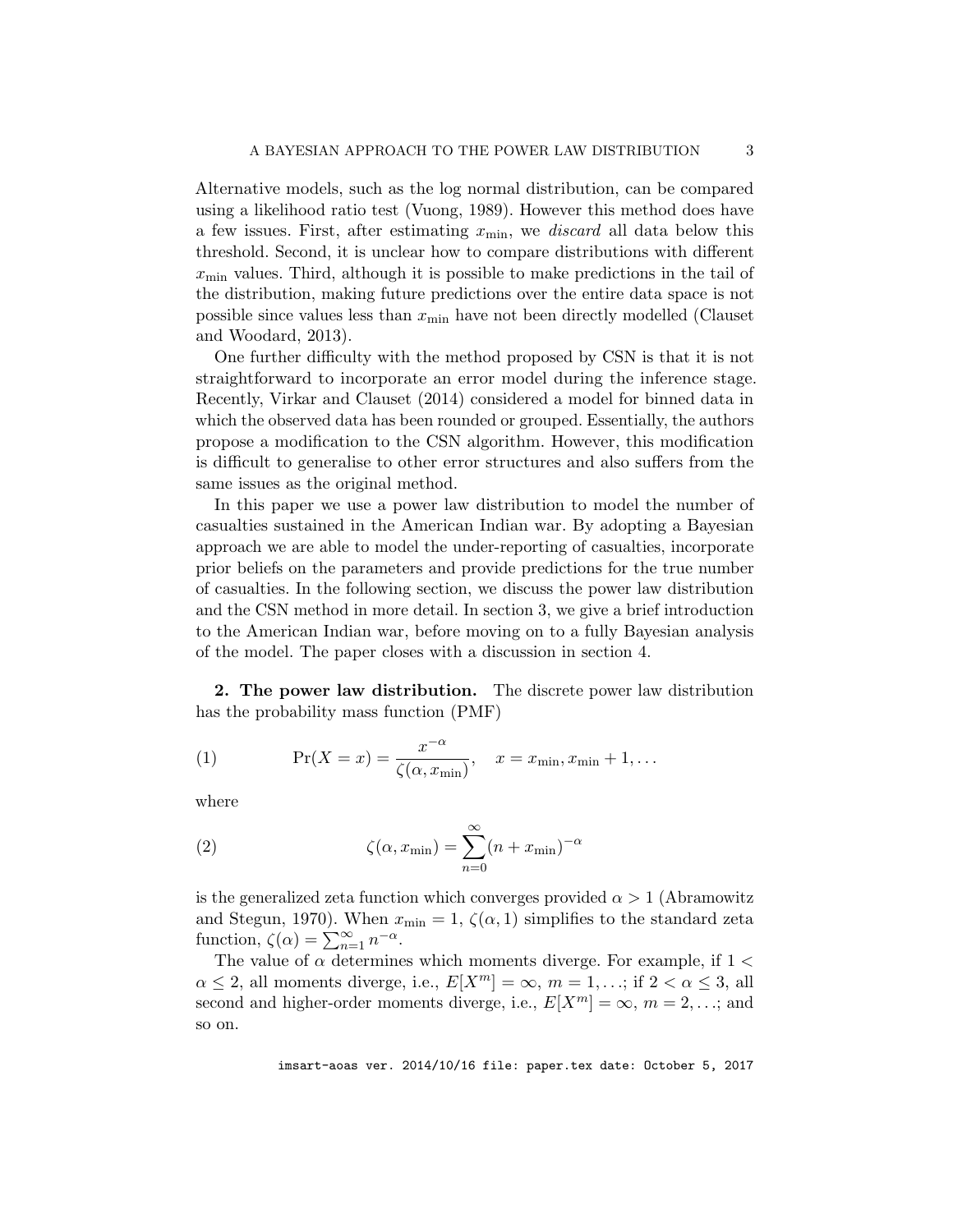Algorithm 1 Estimating the uncertainty in  $x_{\text{min}}$  (Clauset, Young and Gleditsch, 2007)

|    | 1: Set N equal to the number of values in the original data set.                 |
|----|----------------------------------------------------------------------------------|
| 2: | for $i$ in $1:B$ :                                                               |
| 3: | Sample $N$ values (with replacement) from the original data set.                 |
| 4: | Estimate $x_{\min}$ and $\alpha$ by minimising the Kolmogorov-Smirnov statistic. |
| 5: | end for                                                                          |
|    |                                                                                  |

2.1. Parameter inference. Clauset, Shalizi and Newman (2009) show that when  $x_{\min}$  is known, an approximate maximum likelihood estimate for the discrete power law scaling parameter  $\alpha$  is

(3) 
$$
\hat{\alpha} \simeq 1 + n \left[ \sum_{i=1}^{n} \ln \left( \frac{x_i}{x_{\min} - 0.5} \right) \right]^{-1} .
$$

The likelihood estimate for the continuous power law is almost identical, but with the 0.5 removed from the denominator. In many practical situations, it is argued that only the tail of the distribution follows a power law, but the value of  $x_{\min}$  is unknown. Unfortunately, as the value of  $x_{\min}$  increases, the amount of data that is *discarded* also increases, so it is clear that some care must be taken when estimating this parameter. Estimation via maximum likelihood is not appropriate since for each value of  $x_{\min}$ , the likelihood function is calculated using a different data set.

Until recently, a common approach used to estimate  $x_{\min}$  has been from a visual inspection of the data on a log-log plot. Clearly, this is error prone and subjective (Stumpf and Porter, 2012). The *de-facto* method for estimating the lower bound  $x_{\text{min}}$  and corresponding scaling parameter  $\alpha$  is the Kolmogorov-Smirnov technique proposed by Clauset, Shalizi and Newman (2009). Denoting  $F(x)$  and  $F(x)$  to be the CDFs of the model and data respectively (for  $x \geq x_{\text{min}}$ ), the lower bound  $x_{\text{min}}$  can be estimated by minimising the statistic

(4) 
$$
D = \max_{x \ge x_{\min}} |F(x) - \hat{F}(x)|.
$$

For a given value of  $x_{\text{min}}$ , the MLE standard error of  $\alpha$  can be derived analytically. However, this ignores the additional uncertainty due to the lower bound estimate,  $x_{\min}$ . To quantify uncertainty a bootstrap procedure can be used (Efron and Tibshirani, 1993). Essentially, we sample with replacement from the original data set and then re-infer the parameters at each step using Algorithm 1.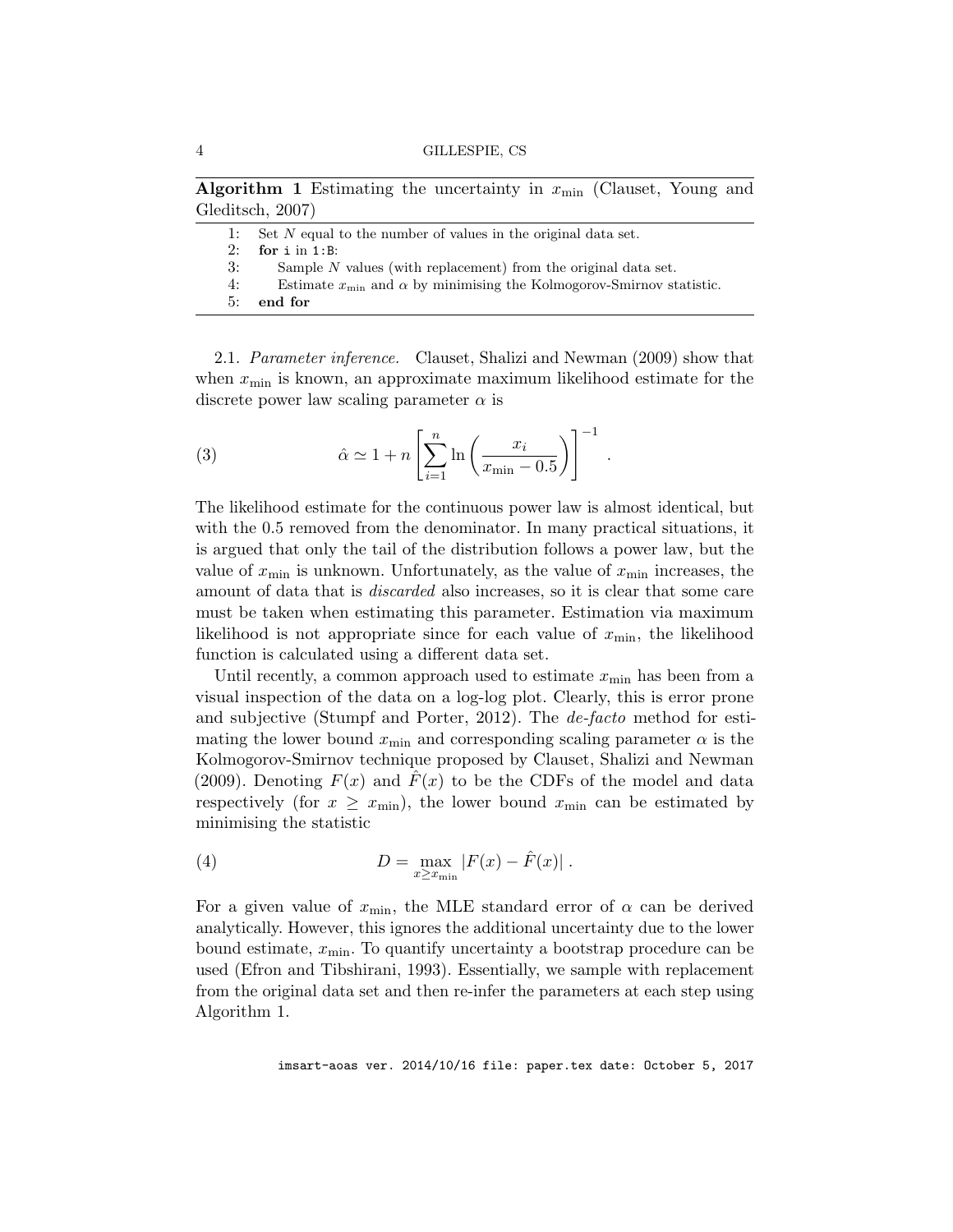To test whether the data set of interest follows a power law, we can employ another bootstrapping procedure. Essentially, for each bootstrap we simulate a new data set using the inferred parameters and refit the model. However, this can be computationally prohibitive.

The Kolmogorov-Smirnoff procedure developed by CSN is principled, relatively straightforward to apply and is a substantial improvement over estimating the parameters by eye. Consequently it is widely used and has been implemented in both python (Alstott, Bullmore and Plenz, 2014) and R (Gillespie, 2015) programming languages.

Many data sets are collected with error. Thus even if X follows a power law, we typically observe a corrupted version. For example, in Virkar and Clauset (2014), the authors extend the CSN method to fit binned data, that is, within a set of k boundaries,  $0 < b_1 < b_2 < \ldots < b_k$ , we only observe the number of observations that fall within a particular region. So as  $k \to \infty$ , we fully observe the process. Again the difficulty with the estimation process is that we are only modelling the tail of the distribution and so need to infer the cut-off  $x_{\text{min}}$ . Extending this framework to deal with more complex error models is non-trivial. For example, in this paper we study the American-Indian data set where we observe X with probability  $p$  and a binned value with probability  $1 - p$ , i.e. a proportion of the data has been binned/rounded.

3. Modelling casualties in the American Indian war. This paper builds on Friedman (2015), by attempting to infer the number of casualties that occurred during the American Indian war. Figure 1a shows the casualties sustained by both sides. Small scale conflicts are prominent for both sides during the war. For example, in over 50% of the US American conflicts there were only one or two recorded casualties. For the Native Americans, this proportion was around 25%. Figure 1b gives the 1− the empirical CDFs of the data set, where each point represents a specific battle. For power law distributions, the points lie on a straight line. Clearly, for both combatants the points only lie on a line in the tail of the distribution.

Unsurprisingly it is extremely unlikely that data collection alone can give us a precise estimate of the number of casualties sustained by both sides from historical conflicts. The primary issue with the data set is under reporting, particularly with the native American casualties. A secondary issue is data quality. In addition to the usual mis-counting in both the native and US records, there are clear rounding effects in the data.

3.1. The underlying process. A **casualty** is defined as a person captured, mortally wounded, or killed in a *particular* battle or skirmish. Casualties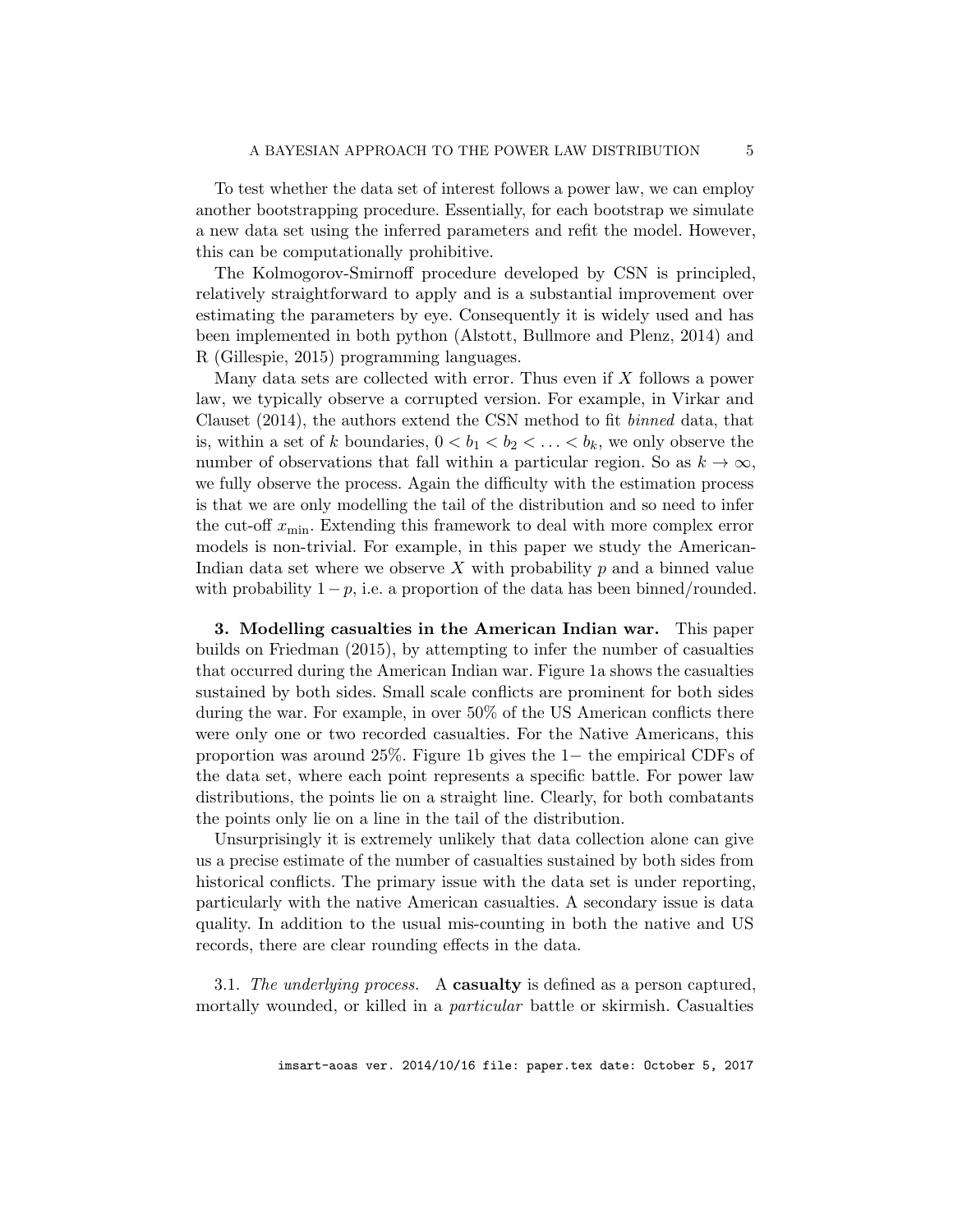6 GILLESPIE, CS



Fig 1. Casualities sustained by the Native American and US American sides during the American Indian war, 1776–1890. Each point represents a particular conflict. Data originally collected and analysed by Friedman (2015). (b) Empirical CDFs of the casualty data set.

include military engagements that occurred within the continental United States and also any pursuits into neighbouring territories.

In our study of the American Indian war, we assume that the generative mechanism for the numbers of casualties in a particular battle or skirmish for the Native Americans follows a power law distribution, resulting in a likelihood contribution

(5) 
$$
\Pr(W_{i,N} = w_{i,N}) = \frac{w_{i,N}^{-\alpha_N}}{\zeta(\alpha_N)} \quad i = 1,\ldots,n_{true,N}
$$

where  $\zeta(\cdot)$  is the standard zeta function,  $w_{i,N}$  is the true number of casualties sustained by the Native Americans in battle/skirmish  $i$ , and  $n_{true,N}$  is the true number of battles/skirmishes for the Native Americans. Note that the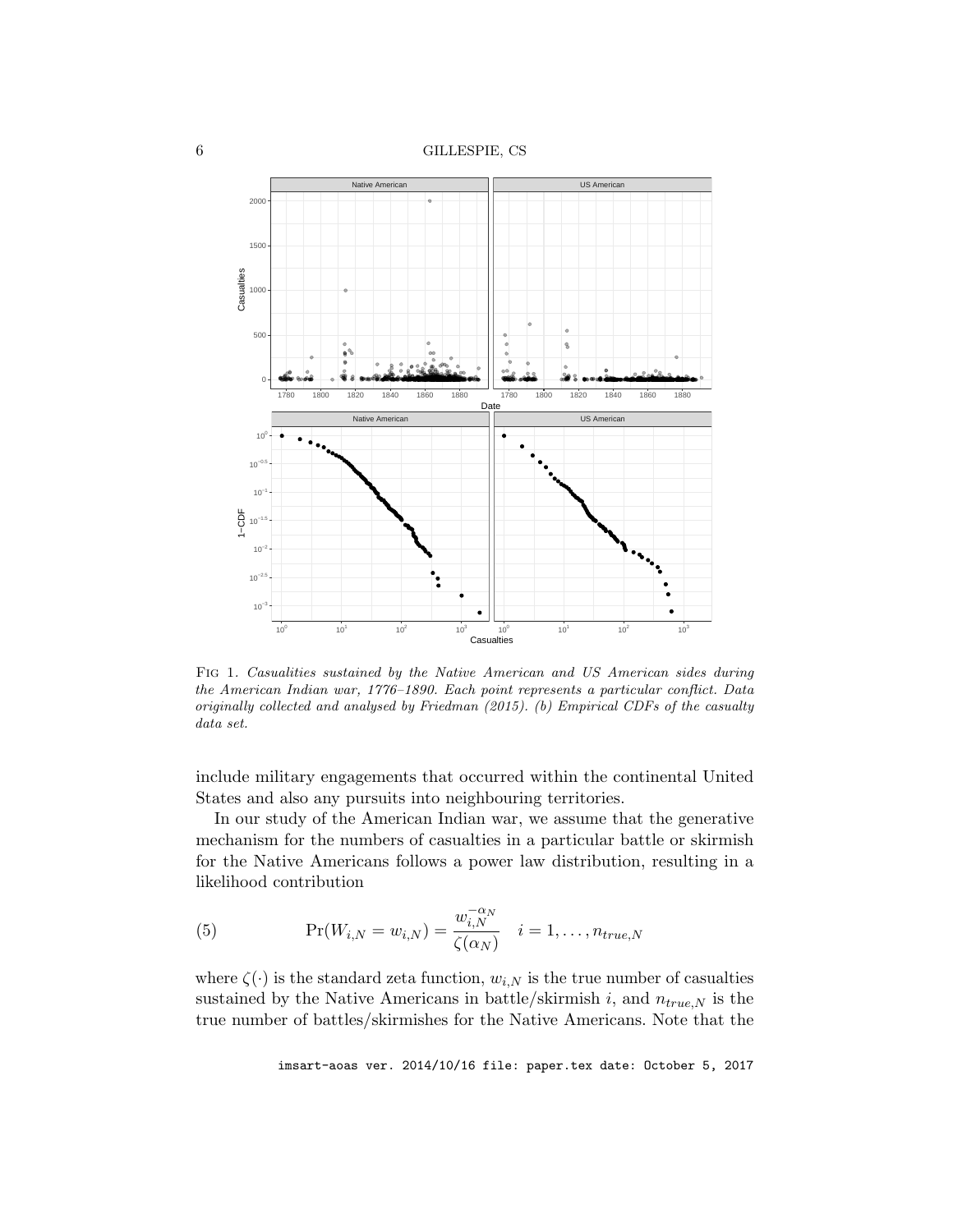

FIG 2. The probability of observing an event for  $\lambda = 0.1$  and  $\mu$  as indicated. The probability of observing an event where there is a single casualty, is  $1 - e^{-0.1} \approx 0.1$ .

total number of casualties sustained by the Native Americans is given by  $\sum_{i=1}^{n_{true,N}} w_{i,N}$ . Similarly for the US forces we have

$$
\Pr(W_{i,U} = w_{i,U}) = \frac{w_{i,U}^{-\alpha_U}}{\zeta(\alpha_U)} \quad i = 1,\ldots,n_{true,U} .
$$

Ideally we would have joint records for the casualties sustained by US and Native American forces for each battle. This would enable us to jointly model the number of casualties for each side. Unfortunately the data do not contain this information since battles are missing and casualties are recorded (if at all) after the event. Instead we link the forces by having an informative joint prior on  $(\alpha_N, \alpha_U)$ ; this is discussed in more detail in section 3.2.

To make the notation clearer in the following discussion, we will drop the subscripts N and U from the random variables and parameters.

The idea that the number of casualties occurring in a battle comes from a distribution where the variance and/or mean are infinite is not plausible: for any given conflict there is maximum number of casualties that can be sustained. However, it does provide a mechanism for characterising the underlying distribution; this assumption is investigated in section 3.5.

Clearly historical records are not perfect and some conflicts will be omitted. However, battles are not missing at random. Instead conflicts that sustain only a small number of casualties are more likely to be omitted than large scale conflicts. For example, it is unlikely there was a conflict where US forces sustained over 100 casualties that wasn't recorded. To model the probability that a conflict was omitted we use a logistic-type function, with  $i = 1, \ldots, n_{true},$ 

(6) 
$$
\Pr(X_i = w_i | W_i = w_i) = 1 - \exp\{-\lambda - \mu(w_i - 1)\} \quad \lambda, \mu > 0
$$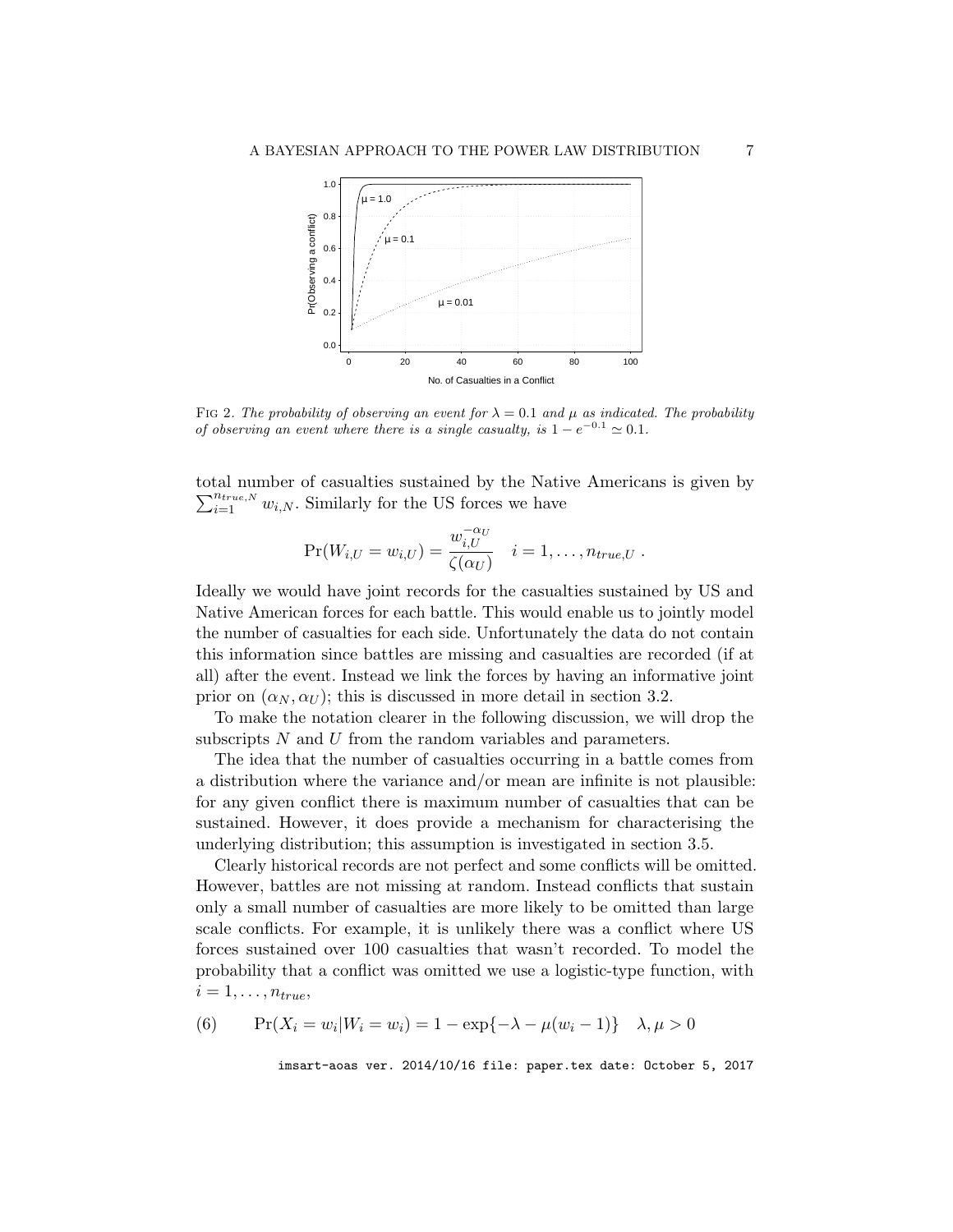TABLE 1 Observed number of casualties for the US and Native American forces, e.g. there were 430 conflicts where the number of US casualties was 1. The data indicates that rounding to the nearest 5 casualties has occurred.

|                | No. of Casualities |  |  |  |                                                                       |  |  |  |  |  |
|----------------|--------------------|--|--|--|-----------------------------------------------------------------------|--|--|--|--|--|
|                |                    |  |  |  | 1 2 3 4 5 6 7 8 9 10                                                  |  |  |  |  |  |
| US –<br>Native |                    |  |  |  | 430 247 132 78 83 45 22 21 10 10<br>166 139 107 69 126 51 48 34 31 49 |  |  |  |  |  |

otherwise  $X_i$  is missing. The number of events that we observe is  $n_{obs}$ . As the number of casualties,  $w_i$  increases, the probability of observing and recording a conflict, tends to one. Furthermore, the probability of observing a conflict of size  $w_i = 1$  is  $1 - e^{-\lambda} \simeq \lambda$ . A plot of the missingness probability function (6) is shown in Figure 2 for different values of  $\mu$ , with  $\lambda = 0.1$ . As  $\mu$  increases, the probability of observing an event also increases.

Data quality. So far we have assumed that the underlying generative model is a power law, with the probability of observing a battle following expression (6). However even when a battle has been recorded, it is likely that the record contains errors.

The first recording error we consider is a counting error. Since the size of the error is likely to increase with the number of casualties, we will model this error using a Poisson distribution as with this distribution, the variance equals the mean. However, since missing observations are already captured using expression  $(6)$ , we use a truncated Poisson distribution. Letting  $Y_i$  to be a noisy measurement of the true number of casualties in observed conflict i, we have

(7) 
$$
\Pr(Y_i = y_i | X_i = x_i) = \frac{x_i^{y_i} e^{-x_i}}{y_i! (1 - e^{-x_i})}, \quad y_i = 1, 2, \dots, i = 1, 2, \dots, n_{obs}.
$$

A further source of error that is present is rounding or heaping (Crawford, Weiss and Suchard, 2015). From Table 1 there is clear evidence that the number casualties have been rounded to the nearest five: for the Native American's there were 69 and 51 events where the number of casualties was 4 and 6 respectively, whereas there were 126 recorded conflicts where the number of casualties was 5. As might be expected, rounding seems to more prevalent for the Native American casualty figures. For each battle,  $i = 1, \ldots, n_{obs}$ , we assume that no rounding occurs when  $y_i = 1$  or 2. For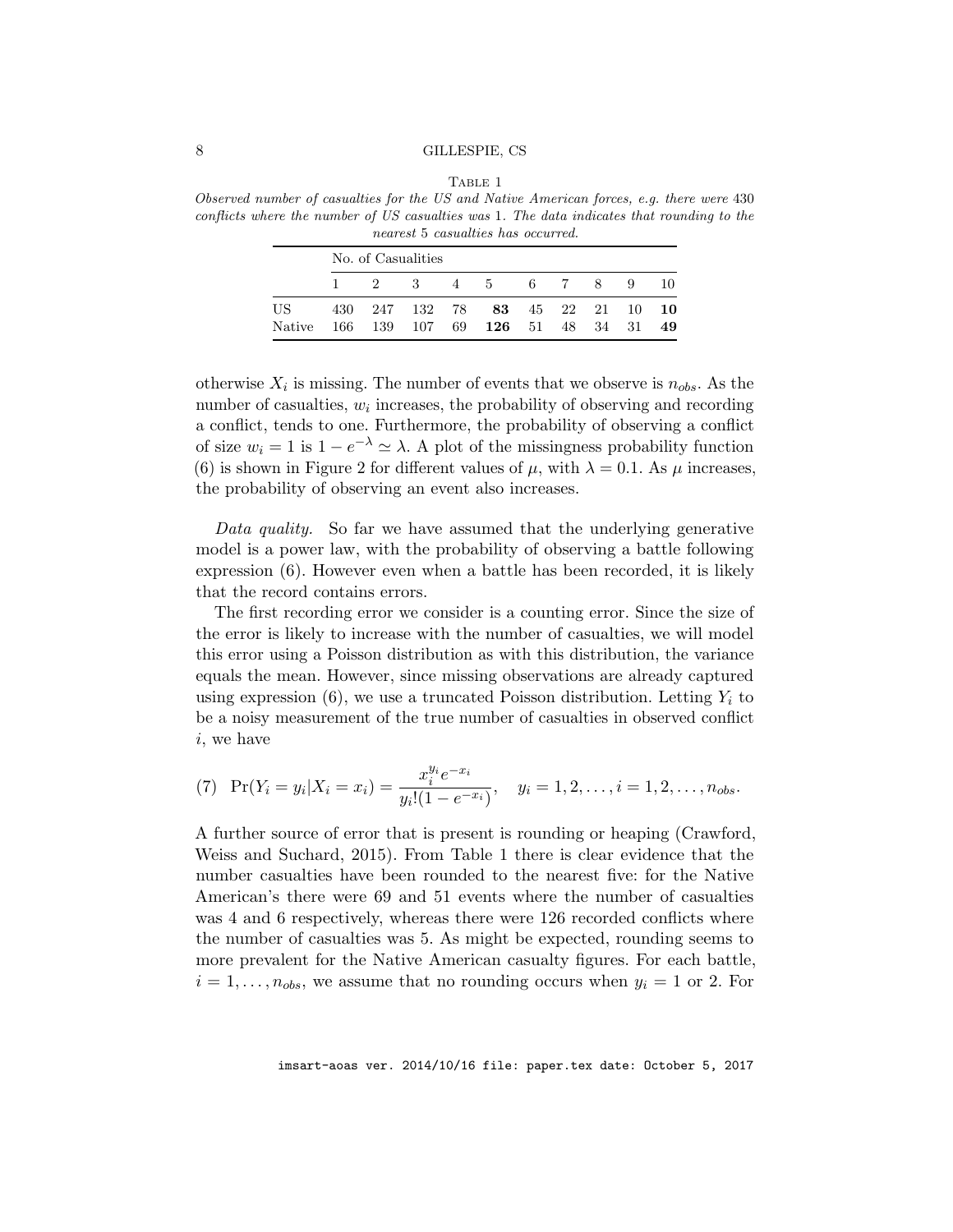values of  $y_i > 2$ , the rounding mechanism is modelled as

(8) 
$$
\Pr(Z_i = z_i | Y_i = y_i) = \begin{cases} y_i & \text{with probability } 1 - p \\ 5 \times \left( \frac{y_i - 2.5}{5} \right) + 1 \right) & \text{with probability } p, \end{cases}
$$

where [·] denotes the integer part.

A summary of the modelling process is given in Table 2.

3.2. Bayesian parameter estimation. The inference task is two-fold. First, we wish to make statistically valid statements about the unknown model parameters  $(\alpha, \lambda, \mu, p)$ . Second, we wish to predict the true, unobserved, number of casualties sustained by each force during the conflict. The Bayesian statistical inference approach combines information from the data with prior parameter information. The resulting posterior distribution enables us to make predictions about the actual casualty rates.

We denote  $\theta = (\alpha_U, \lambda_U, \mu_U, p_U, \alpha_N, \lambda_N, \mu_N, p_N)$  to be the model parameters of both datasets and z to be the combined datasets,  $z = (z_U, z_N)$ where the subscripts  $U$  and  $N$  denote the US and Native American forces, respectively.

Prior distributions for the observation rates were obtained from the following:

- A reasonable lower bound for observing a conflict of size 1, is to only observe 1 in every one thousand battles, i.e.  $1 - e^{-\lambda} \simeq 0.001$ .
- It is unlikely that we would record all conflicts of size 1. Instead, we would expect to observe at most 95% of such events.
- Casualties for the US forces were more likely to be recorded than the Native American forces.

| Variable   | Description                                                                            | Definition |
|------------|----------------------------------------------------------------------------------------|------------|
| $W_i$      | The true number of casualties that occurred in conflict $i$ .                          | (5)        |
| $X_i$      | Was the conflict recorded.                                                             | (6)        |
| $Y_i$      | The number of casualties in a recorded conflict $i$ , with<br>Poisson counting errors. | (7)        |
|            | The observed historical value. The number of casualties                                |            |
| $Z_i$      | in a recorded conflict i, with Poisson counting and<br>rounding/heaping errors.        | (8)        |
| $n_{obs}$  | The total number of observed conflicts.                                                |            |
| $n_{true}$ | The total of number of conflicts (including missing<br>battles).                       |            |

TABLE 2 A summary of the different modelling stages. The formal definitions are given at the

imsart-aoas ver. 2014/10/16 file: paper.tex date: October 5, 2017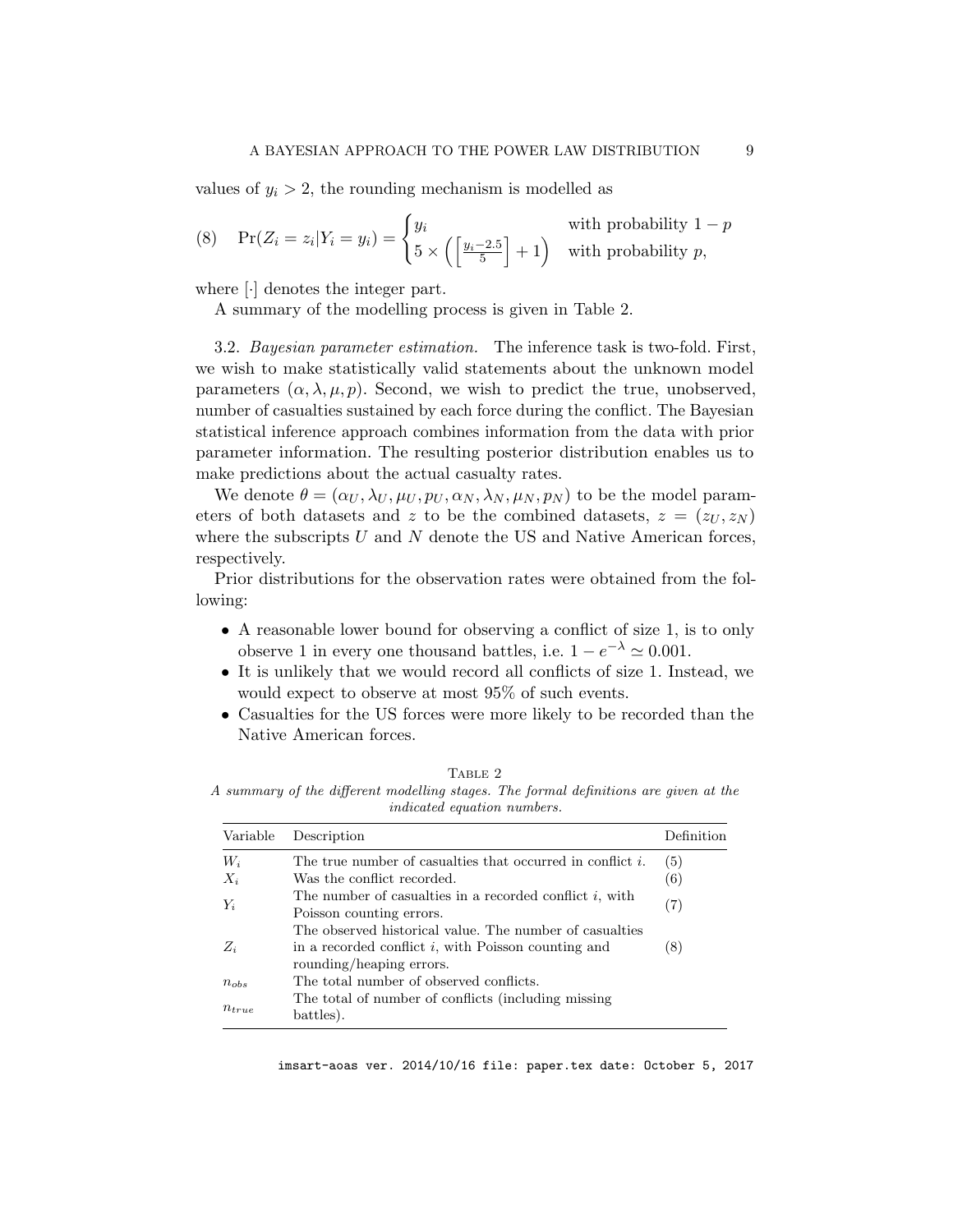• It is unlikely that large scale conflicts were omitted.

This prior information is captured using a fairly weak bivariate log normal prior, namely

$$
\begin{pmatrix} \lambda_U \\ \lambda_N \end{pmatrix} \sim LN_2 \left( \begin{pmatrix} 0.0 \\ -3.0 \end{pmatrix}, \begin{pmatrix} 1.0 & 0.6 \\ 0.6 & 2.0 \end{pmatrix} \right) .
$$

The same (independent) prior was used for  $(\mu_U, \mu_N)^T$ .

For the power law parameters  $\alpha_U$  and  $\alpha_N$ , we use independent  $U(1.5, 3)$ distributions. These end points were chosen as when  $\alpha > 3$ , we are unlikely to have any large scale conflicts, while when  $\alpha < 1.9$ , the power law generates values much larger than is feasible.

For the remaining heaping parameters  $(p_U \text{ and } p_N)$  we assume relatively weak but proper prior specifications, namely, independent  $U(0, 1)$  distributions. It is worth noting that these priors could be made more informative. For example, we might expect more rounding of the casualty figures for the Native American forces, possibly leading to different priors for each force. However a sensitivity analysis reveals that the posterior is relatively insensitive to modest changes in these priors.

Therefore the posterior distribution for the parameters is

(9) 
$$
\pi(\theta | z) \propto \pi(\lambda_U, \lambda_N) \pi(\mu_U, \mu_N) \times \prod_{j=U,N} \pi(\alpha_j) \pi(p_j) \pi(w_j | \alpha_j) \pi(x_j | w_j, \mu_j, \lambda_j) \pi(y_j | x_j) \pi(z_j | y_j, p_j).
$$

We use a Markov chain Monte Carlo (MCMC) algorithm to sample from the posterior distribution. The parameter space was explored using a multivariate Gaussian random walk proposal, with the tuning parameters obtained from a pilot run.

We could construct an MCMC sampler and propose the latent states  $w_i$ ,  $x_i$  and  $y_i$ . However, building efficient transition kernels for the latent states is difficult since the data is both discrete and covers many orders of magnitude. We can neatly circumvent this issue by directly integrating out the latent state  $y_i$ , since

$$
Pr(z_i|x_i) = \begin{cases} f(z_i|x_i) & z_i = 1, 2, \\ f(z_i|x_i)(1-p) + p\sum_{k=-2}^{2} f(z_i - k|x_i) & z = 5, 10, ..., \\ f(z_i|x_i)(1-p) & \text{otherwise,} \end{cases}
$$

where  $f(z_i|x_i)$  is the truncated Poisson distribution defined in (7).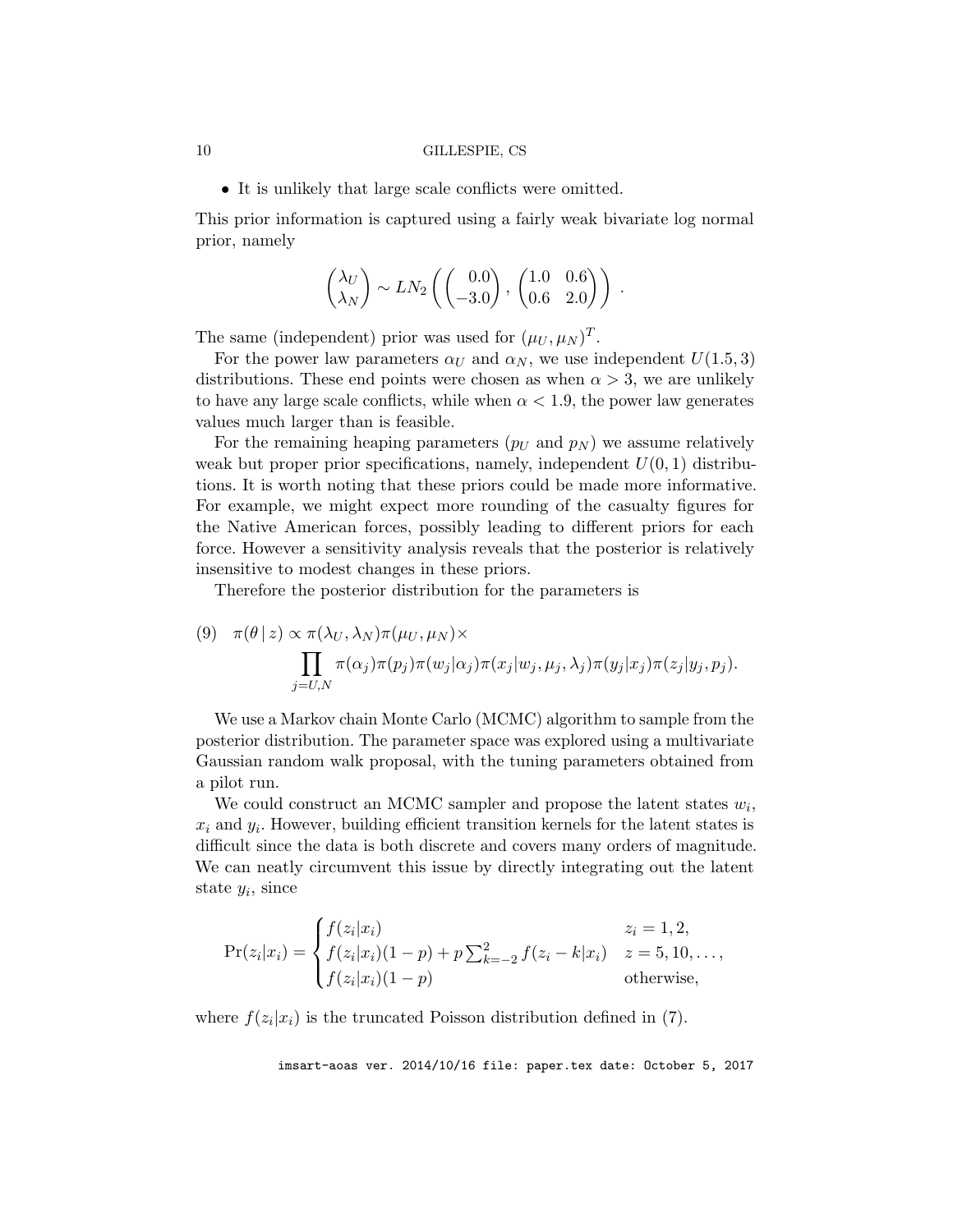Typically when we have a latent variable, such as  $w_i$ , we use an MCMC step to propose missing values. However, another substantial computational saving can be made by noting that we can integrate out uncertainty for  $w_i$ , since

$$
\Pr(X_i = x_i) \propto (1 - \exp\{-\lambda - \mu(x_i - 1)\}) \times \frac{x_i^{-\alpha}}{\zeta(\alpha)}
$$

i.e. we do not propose unobserved battles. The posterior distribution for the true number of battles,  $n_{true}$  can be obtained *post* MCMC by using the posterior sample.

Proposing latent states  $x_i$  directly via an independence sampler, such as a power law distribution, resulted in a very low acceptance rate. Therefore we used a random walk on the latent structure. At each iteration of the algorithm ten x-values were selected at random and perturbed using the truncated Poisson (TP) distribution (equation 7), i.e.

$$
x_i^* | x_i \sim TP(x_i)
$$

where the subscript  $i$  refers to a particular value of  $x$ .

The proposed parameter values  $\theta^*$  are accepted with probability

(10) 
$$
\min\left\{1,\frac{\pi(\theta^*)}{\pi(\theta)}\times\frac{\pi(z_i^*|x_i^*,\theta^*)\pi(x_i^*|\theta^*)}{\pi(z_i|x_i,\theta)\pi(x_i|\theta)}\times\frac{q(x_i|x_i^*)q(\theta|\theta^*)}{q(x_i^*|x_i)q(\theta^*|\theta)}\right\}
$$

where  $q(\cdot)$  is the multivariate Gaussian or truncated Poisson transition kernel as appropriate.

3.3. Simulation study. The performance of the algorithm was examined by considering a simulated data set for a single side. To mirror the real dataset, we set the power law scaling parameter to  $\alpha = 2.2$  and the parameters governing the probability of observing an event at  $\lambda = 0.007$  and  $\mu = 0.05$ . The probability of rounding was set at  $p = 0.19$ . Setting the total number of events to be  $n_{true} = 20,000$  in this simulation study, gave approximately

$$
\sum_{i=1}^{n_{true}} w_i \simeq 64,000 \quad \text{and} \quad \sum_{i=1}^{n_{obs}} z_i \simeq 31,000
$$

casualties. For simplicity, this simulation study only considers a single side, hence we have a single  $n_{true}$  value.

After a pilot run to estimate the random walk tuning parameters, we ran the MCMC algorithm (described in Section 3.2), for 1.1 million iterations. The first 100, 000 iterations were removed as burn-in and the remainder thinned by a factor of 100 iterations. This yielded a sample of 10, 000 iterates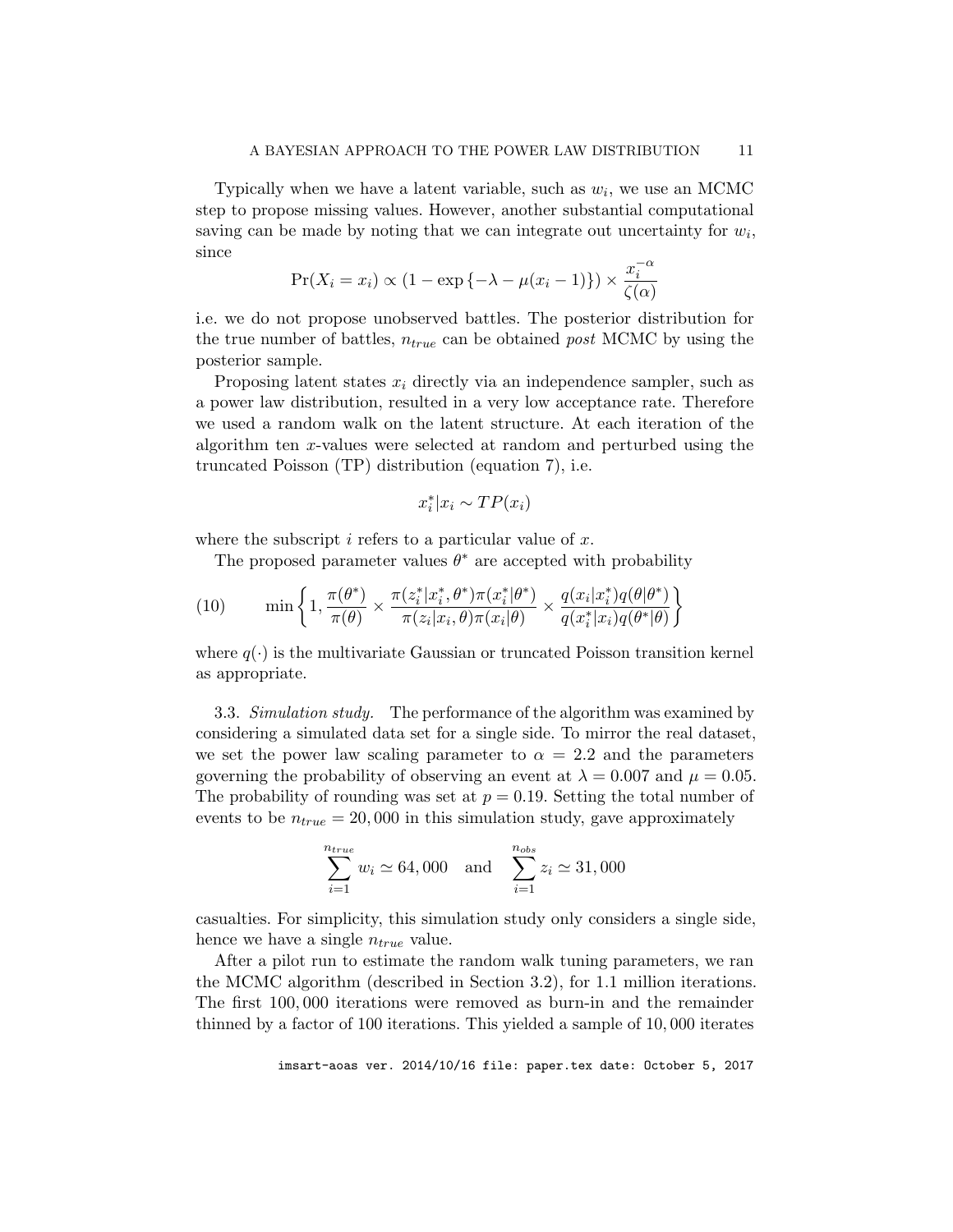

Fig 3. Marginal posterior distributions for the four model parameters and the predictive distributions for the total and observed number of casualties for the simulation study. For each marginal distribution, a 95% prediction interval and the true value is shown. In all cases, the true value is within the posterior distribution.

with low auto-correlation to be used as the main monitoring run. See the supplementary material for additional diagnostic plots (Gillespie (2017)).

The posterior densities for the four parameters are given in Figure 3, a–d. The true value is within the 95% credible region for each parameter.

Integrating over parameter uncertainty, we obtain a posterior predictive distribution for the true number of casualties (figure 4). As might be expected, there is considerable uncertainty in the total number of casualties. In particular, there is a relatively long tail which is a result of the underlying power law distribution. However, the true value is still within the 95% credible region.

3.4. Application to the American Indian war. Similar to the simulation study, a pilot MCMC run for each force was used to estimate sensible transition kernel tuning parameters. The overall acceptance rate was around 9%. The parameters  $\alpha$ ,  $\lambda$  and  $\mu$  are highly correlated, with a pairwise correlation coefficient of  $r \approx 0.8$ . We ran the MCMC algorithm for 2.1 million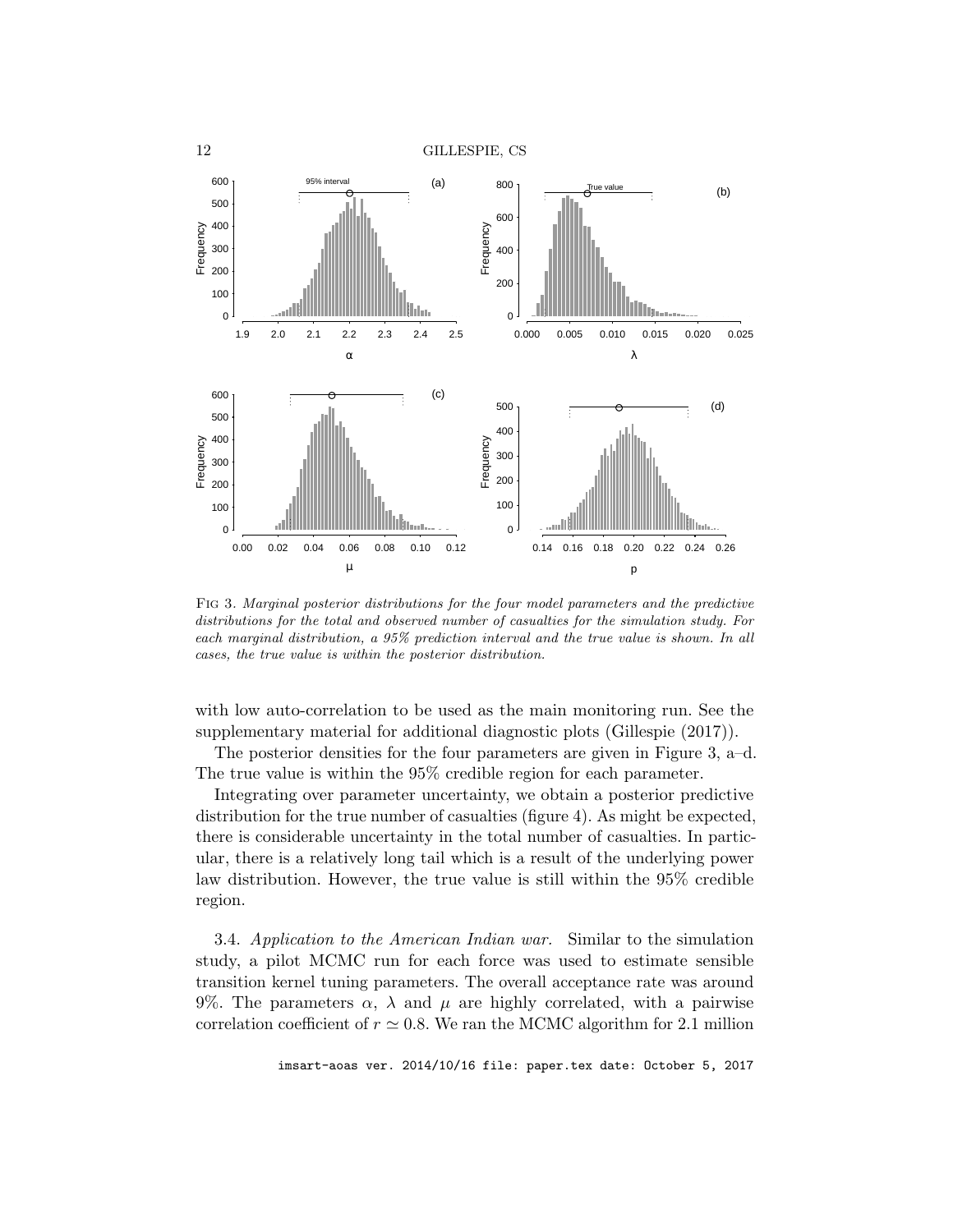

Fig 4. The predictive distribution for the total number of casualties in the simulation study.

iterations; discarding the first 100, 000 iterations and thinning the remainder by a factor of 100. The total simulation time was around 9 hours. See the supplementary material for additional diagnostic plots (Gillespie (2017)).

The results for the US and Native American data sets, denoted with subscripts U and N respectively, are given in figure 5. For both data sets, the power law scaling parameter is around  $\alpha \simeq 2.1$ , with  $\alpha_N < \alpha_U$ . Intuitively, this makes sense since most casualties on each side would be low level, and the maximum number of casualties in a single event would be approximately the same for both sides.

The parameters modeling the probability of observing an event considerably differ between the two groups. Figure 6 plots the probability of recording an event. One hundred samples from the posterior have been plotted, in addition to the average probability. The posterior mean probability of observing an event of size 1 is  $E(1 - e^{-\lambda} | z) \simeq 0.010$ , for the Native Americans, but is significantly larger for the US Americans  $(0.46)$ ; where z are the observed battles. The parameter governing the rate at which we perfectly record events,  $\mu$ , is also larger for the US forces. Related, the posterior mean estimate of  $n_{true}$ , which is 2,287 and 20,551 for the US and Native American forces respectively. For comparison,  $n_{obs}$  was 1, 232 and 1, 297.

We can obtain a quasi-estimate of  $x_{\min}$ , that is, the point where we are unlikely to miss a battle, by calculating

$$
x_{0.95} = \arg\min_{x} (E(1 - \exp{-\lambda - \mu(x - 1)})|z) > 0.95),
$$

where the posterior expectation is calculated using samples from the posterior. This gives point estimates of  $x_{0.95} = 10$  and  $x_{0.95} = 57$  for the US and Native American forces, respectively.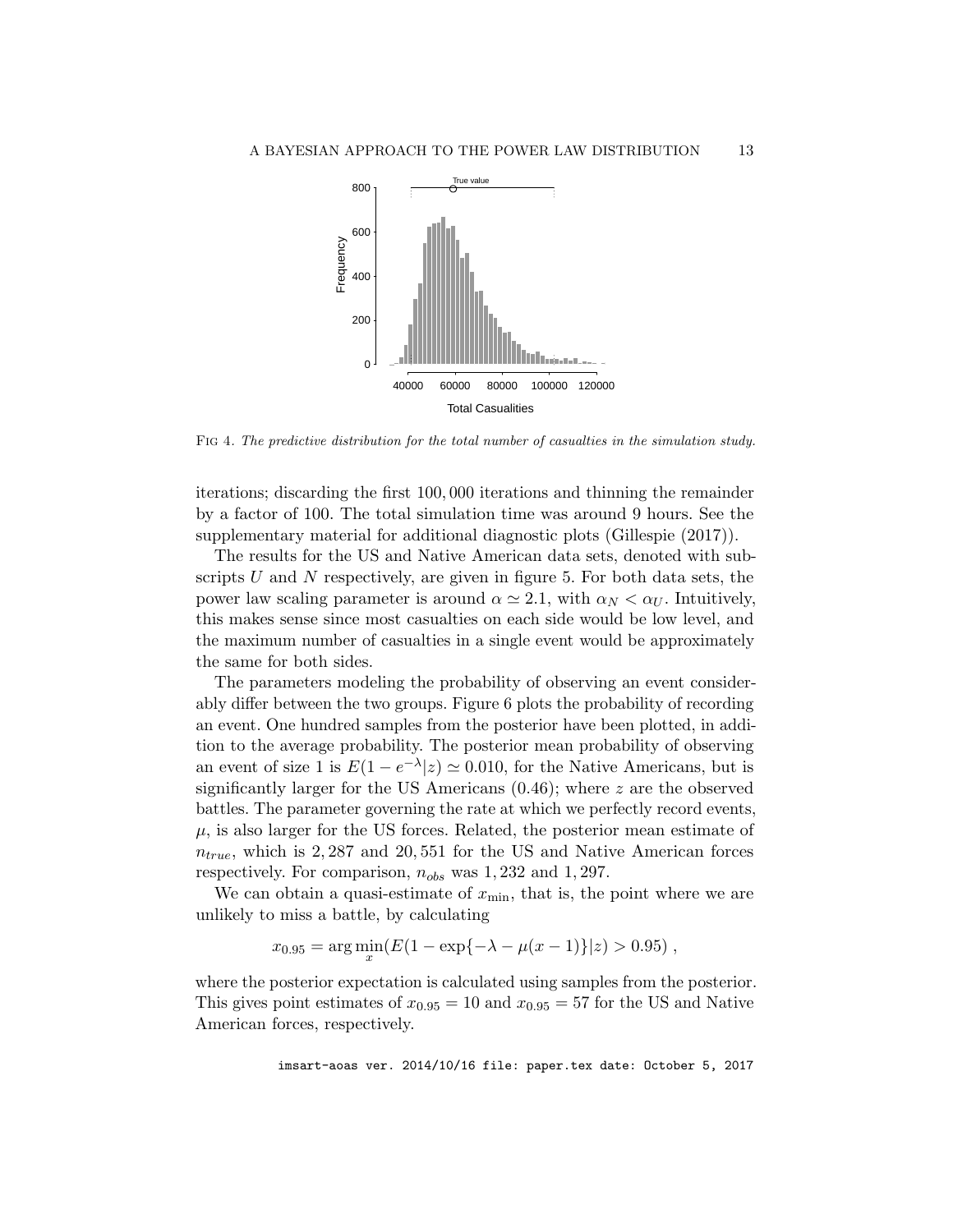

Fig 5. Marginal posterior distributions for the model parameters. For each distribution, a 95% prediction interval. The subscripts U and N denote the US and Native American forces respectively.

As might be expected, rounding or heaping is more prevalent for the Native American forces, with the probability of rounding almost twice as large as for the US American forces (see figure 5 (g, h)).

We can use samples from the posterior distribution to infer the total number of casualties. Figure 7 shows the predicted number of total casualties sustained by each side. Clearly there is a more uncertainty in the Native American casualties (as also demonstrated in figure 5), with the mean number of casualties being around 11, 500 and 60, 000. These numbers are larger than the corresponding power law analysis of Friedman (2015), who estimated 12, 000 and 53, 000 respectively. The reason for the difference is two fold. First, Friedman ignored other sources of error; in particular rounding which is significant in the Native American forces. Second, when estimating uncertainty in the parameters, Friedman used a bootstrap procedure, whereas in this analysis, we condition on what has already been observed. The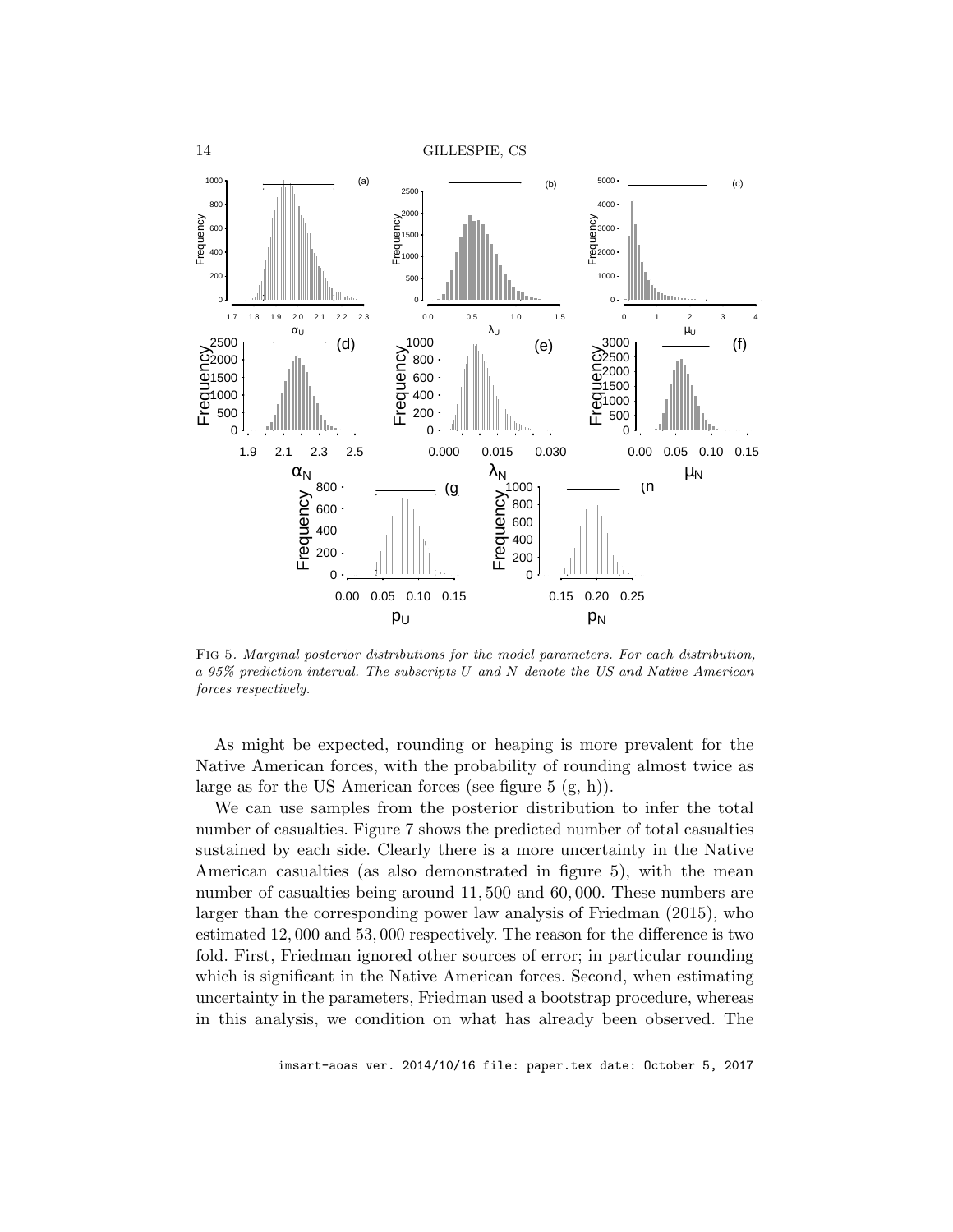

Fig 6. The probability of observing an event. The blue lines give the posterior mean estimate for the observation line. The light grey lines are 100 samples from the posterior.

difference in analysis is noticeable when comparing figure 3 of Friedman (2015) with figure 7. In the bootstrap version, there is considerable distributional mass for casualty estimates less than 40, 000. Some of the bootstrapped samples also suggested that the casualties have been over-estimated, which seems highly unlikely.

3.5. Model fit and sensitivity. As with any Bayesian analysis, it is important to assess the sensitivity of the posterior to the prior specification. Although the prior on the power law coefficient was bounded (this study used a  $U(1.5, 3)$  prior) the maximum accepted value during the MCMC algorithm was less than 2.5. Similarly, the prior for the heaping coefficient p was flat. The parameters governing the missing observations did contain more information. However, switching to uniform priors on  $\mu$  and  $\lambda$  did not substantially effect casualty inferences, but did make tuning the MCMC algorithm more difficult.

A different functional form for the observation probability could also be used. We investigated a quadratic form

$$
1 - \exp\{-\lambda - \mu(x-1) - \eta(x-1)^2\}
$$

and a logistic function

1  $\frac{1}{1+\exp(-\mu x)}$ .

For each of these functions, the overall conclusions were similar with inferences regarding  $\alpha$  and  $p$  being relatively unaffected.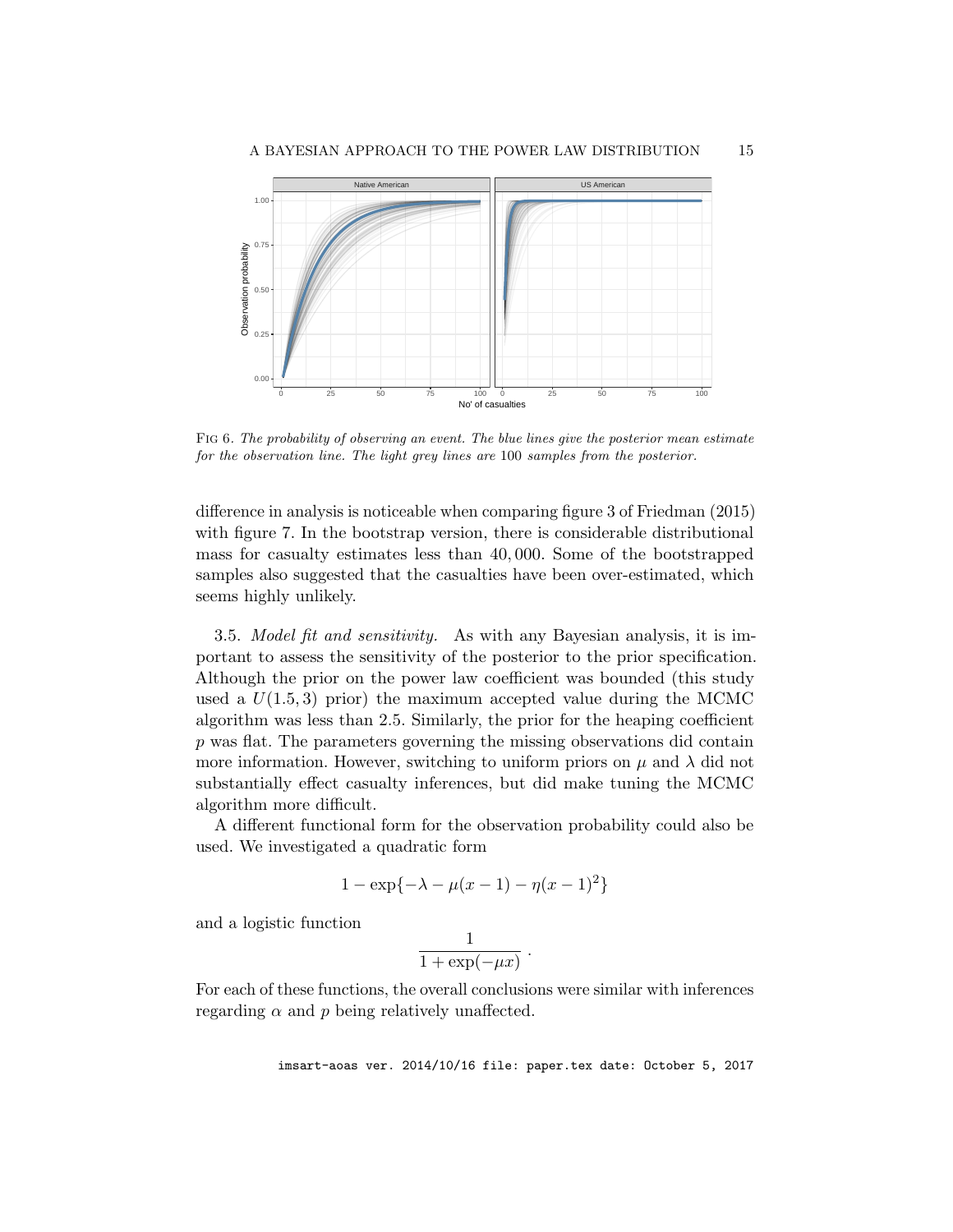

Fig 7. Predictive distributions for the observed and total number of casualties for the US and Native American forces, respectively. For each distribution, a 95% prediction interval is shown.



Fig 8. Predictive distributions for the number of casualties for the US and Native American forces, under the log normal and power law models. The power law data is the same as figure 6.Note the change of scale in the Native American casualties.

To capture data rounding, the model only considers multiplies of five. However, examining the Native American casualties, the two largest events were 1, 000 and 2, 000 individuals. It therefore seems likely that for larger events, rounding was occurring to the nearest 100 or 1, 000. However, there are few large events occurring and so we decided against modelling this, and just note that the overall estimates are unlikely to be affected by this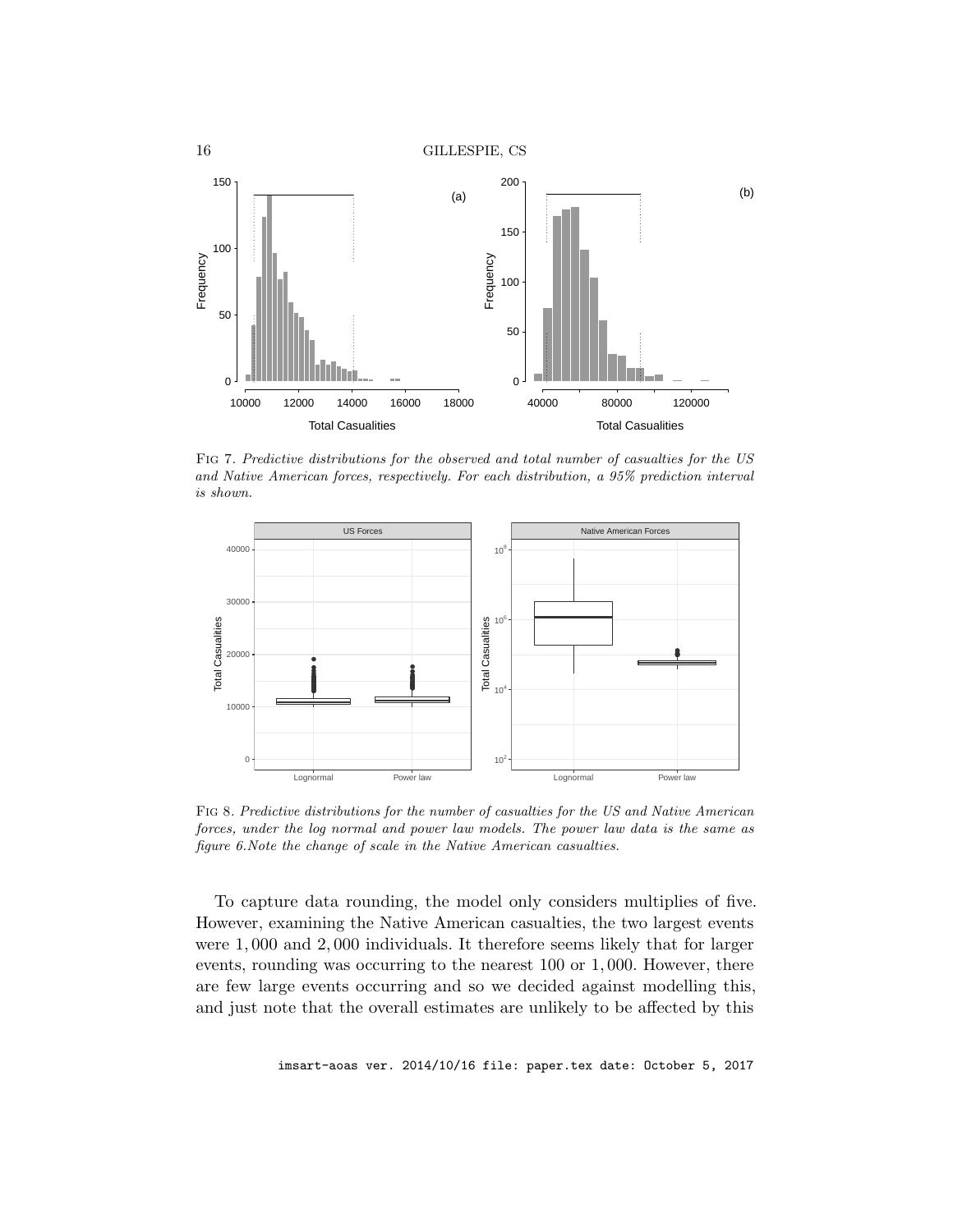omission.

Perhaps the strongest assumption that we made was assuming that the true underlying distribution was a power law. This assumption was based on the distribution of more recent conflicts. To assess the strength of this assumption, we investigated how the prediction of the total number of casualties altered if we assumed a (discrete) log normal distribution. Using uniform priors for the log normal parameters and the same MCMC scheme as described previously, we obtained the predictions given in figure 8. The predicted number of casualties for the US forces are broadly similar to the results in figure 7. The Native American forces has many more extreme points in the log normal analysis, with the median number of predicted casualties increasing from 66 thousand to around a million casualties. However, the extreme results are due to the perhaps unreasonable flat priors used for the log normal priors. Interestingly, the estimate of the rounding parameters for each force are relatively unaffected when switching to a log normal distribution.

4. Discussion. In many disparate research areas, underlying processes may generate events on different orders of magnitude. In particular, since the system operates at different levels, modelling the entire mechanism is difficult and so researchers focus on the tail of the distribution. However, by purely focusing on the tail region, it becomes more difficult to incorporate an error model.

This article builds on the work of Friedman (2015) who used the power law structure for prediction. However, by estimating directly  $x_{\min}$ , it made extending the analysis more complicated when considering more realistic error structures.

The American Indian war play a central role in the history of the United states. However, due to missing data it has been difficult to quantify the number lives lost during this time period. This article provides estimates for the number casualties suffered by both sides. We estimate that the US forces suffered around 12, 000 casualties in this conflict. As Friedman (2015) notes, this is approximately equal to the combined totals of the War of Independence, the War of 1812, the Mexican-American War, and the Spanish- American War. The Native Americans suffered far greater losses, around 60, 000. Since the Native American population was around 400, 000 at the start of the conflict, the number of casualties was catastrophic. To put this number into context, as crude average, suppose the casualties are distributed equally throughout the 115 year conflict. This results in approximately 0.15% of total population dying in the conflict each year. This is an order of magnitude more than the United States lost in World War 2.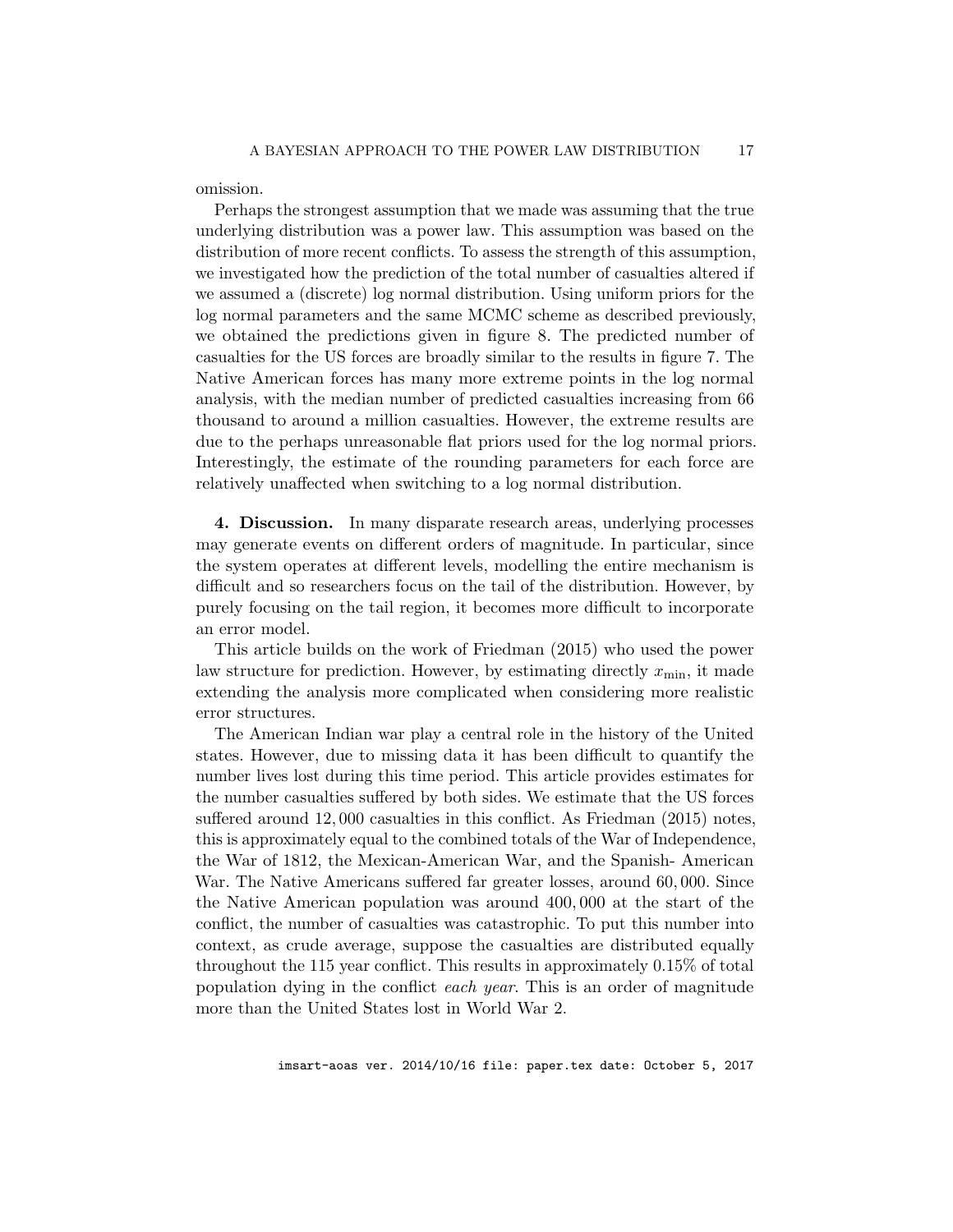In this paper we modelled the available data and accounted for the different sources of uncertainty. While this resulted in a more complex analysis, it also yields more detailed insights, such as the amount of rounding in each data set. Of course as Friedman (2015) points out, we do not need power laws or sophisticated statistics to establish that the American Indian war were catastrophic for the Native Americans. Indeed, it has been suggested that up to 20 million Native Americans died as result of disease (Pinker, 2011). This analysis attempts to better quantify the number of casualties associated with armed conflicts.

The problem tackled in this paper does not provide a definite answer. Instead, it relies heavily on expert opinion and insight. By building a more structured model and using the Bayesian paradigm, we are able to channel prior beliefs about the probability of observing events and the structure of the underlying model into a predictive framework. The techniques described in this paper could be applied to more recent conflicts, such as Iraq. Where it is difficult to assess number of casualties sustained due to missing data.

The salient, but obvious, point raised in this paper, is that we rarely observe data without error. The error structure could be as simple as Normal perturbations to the true process, or something more complex as described in this paper. Regardless, it is important to consider the impact on our inferences if we ignore the underlying error structure. Indeed, many of the examples considered in the original CSN paper have clearly been observed with error. By switching to a Bayesian analysis, we have been able to properly account for the different sources of error.

Computing details. All simulations were performed on a machine with 4GB of RAM and with an Intel quad-core CPU using R (R Core Team and R Development Core Team, 2013). The CSN power law fits were obtained using the poweRlaw package (Gillespie, 2015). All code associated with this paper can be obtained from

### https://github.com/csgillespie/plbayes

Acknowledgements. We would like to thank Jeff Friedman and Richard Boys for their helpful comments on this manuscript.

## References.

- Abramowitz, M. and Stegun, I. A. (1970). Handbook of Mathematical Function with Formulas, Graphs, and Mathematical Tables. National Bureau of Standards, Applied Mathematics Series 55.
- Alstott, J., Bullmore, E. and Plenz, D. (2014). powerlaw: A Python Package for Analysis of Heavy-Tailed Distributions. PLoS ONE 9 e85777.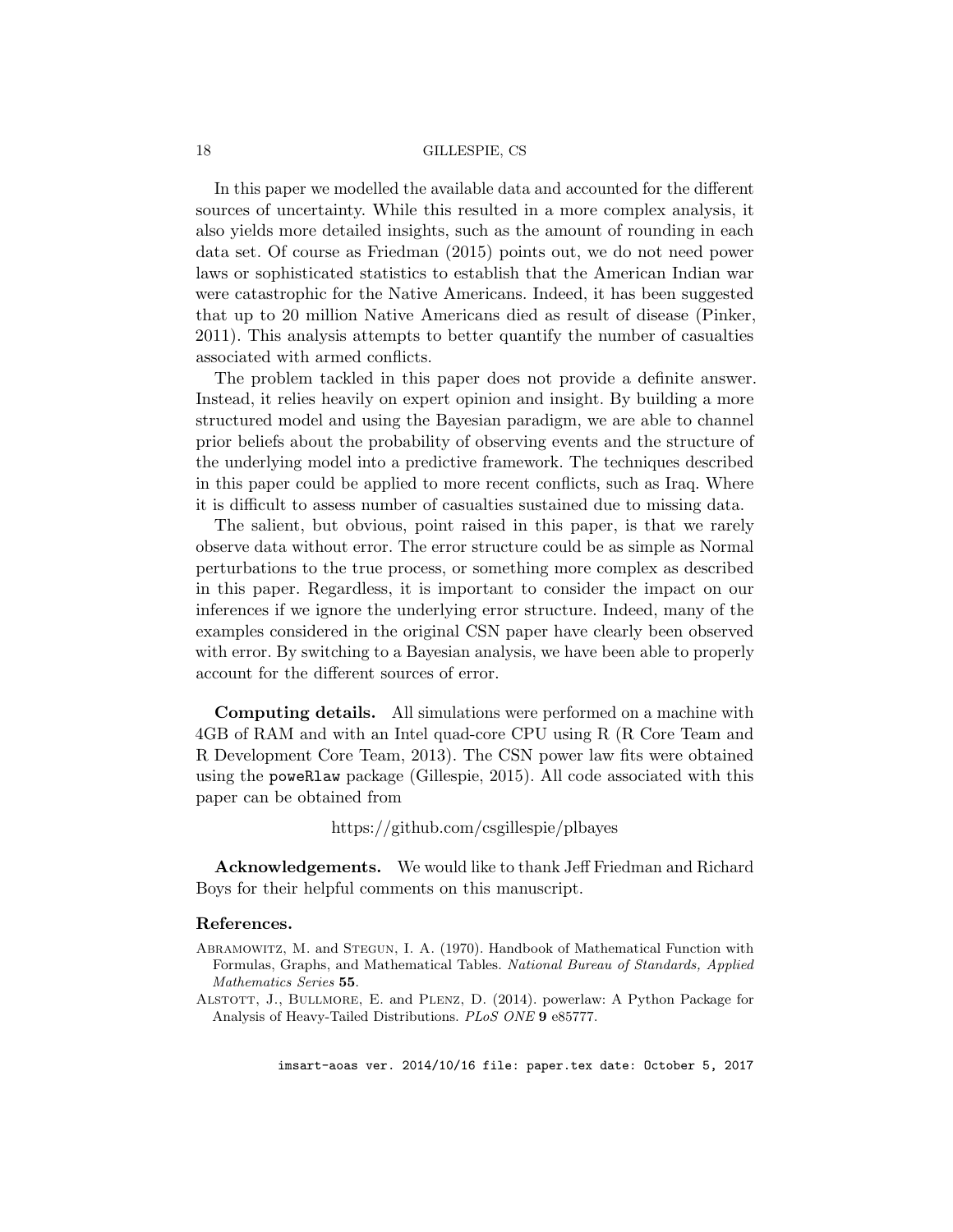- AXELROD, A. (1993). Chronicle of the Indian wars: from colonial times to Wounded Knee. Konecky & Konecky.
- BELL, M. J., GILLESPIE, C. S., SWAN, D. and LORD, P. (2012). An approach to describing and analysing bulk biological annotation quality: A case study using UniProtKB. Bioinformatics 28 i562–i568.
- Bohorquez, J. C., Gourley, S., Dixon, A. R., Spagat, M. and Johnson, N. F. (2009). Common ecology quantifies human insurgency. Nature 462 911–4.
- BREIMAN, L., STONE, C. J. and KOOPERBERG, C. (1990). Robust confidence bounds for extreme upper quantiles. Journal of Statistical Computation and Simulation 37 127–149.
- CEDERMAN, L. E. (2003). Modeling the size of wars: from billiard balls to sandpiles. American Political Science Review 97 135–150.
- Clauset, A., Shalizi, C. R. and Newman, M. E. J. (2009). Power-law distributions in empirical data. SIAM Review 51 661-703.
- CLAUSET, A. and WOODARD, R. (2013). Estimating the historical and future probabilities of large terrorist events. The Annals of Applied Statistics 7 1838–1865.
- CLAUSET, A., YOUNG, M. and GLEDITSCH, K. S. (2007). On the frequency of severe terrorist events. Journal of Conflict Resolution 51 58-87.
- CLODFELTER, M. (2008). Warfare and armed conflicts: a statistical encyclopedia of casualty and other figures, 1494-2007. McFarland.
- Crawford, F. W., Weiss, R. E. and Suchard, M. A. (2015). Sex, lies and self-reported counts: Bayesian mixture models for heaping in longitudinal count data via birth-death processes. Annals of Applied Statistics 9 572–596.
- Dekkers, A. L. M. and Dehaan, L. (1993). Optimal choice of sample fraction in extremevalue estimation. Journal of Multivariate Analysis 47 173–195.
- DEWEZ, T. J. B., ROHMER, J., REGARD, V. and CNUDDE, C. (2013). Probabilistic coastal cliff collapse hazard from repeated terrestrial laser surveys: case study from Mesnil Val. In Proceedings 12th International Coastal Symposium (Plymouth, England), Journal of Coastal Research, Special Issue 65 0749–0208.
- DREES, H. and KAUFMANN, E. (1998). Selecting the optimal sample fraction in univariate extreme value estimation. Stochastic Processes and their Applications 75 149–172.
- EFRON, B. and TIBSHIRANI, R. (1993). An introduction to the bootstrap 57. Chapman  $\&$ Hall/CRC.
- FRIEDMAN, J. A. (2015). Using Power Laws to Estimate Conflict Size. Journal of Conflict Resolution 59 1216–1241.
- GELLER, D. S. and SINGER, J. D. (1998). Nations at war: a scientific study of international conflict 58. Cambridge University Press.
- Gillespie, C. S. (2015). Fitting heavy tailed distributions: the poweRlaw package. Journal of Statistical Software 64 1–16.
- Gillespie, C. S. (2017). Supplement to "Estimating the number of casualties in the American Indian war: a Bayesian analysis using the power law distribution". The Annals Applied of Statistics.
- Newman, M. E. J. (2005). Power laws, Pareto distributions and Zipf's law. Contemporary Physics 46 323–351.
- PINKER, S. (2011). The better angels of our nature: The decline of violence in history and its causes. Penguin UK.
- RICHARDSON, L. F. (1948). Variation of the frequency of fatal quarrels with magnitude. Journal of the American Statistical Association 43 523–546.

RICHARDSON, L. F. (1960). Statistics of Deadly Quarrels. Boxwood Press, Pittsburgh.

Stumpf, M. P. H. and Porter, M. A. (2012). Mathematics. Critical truths about power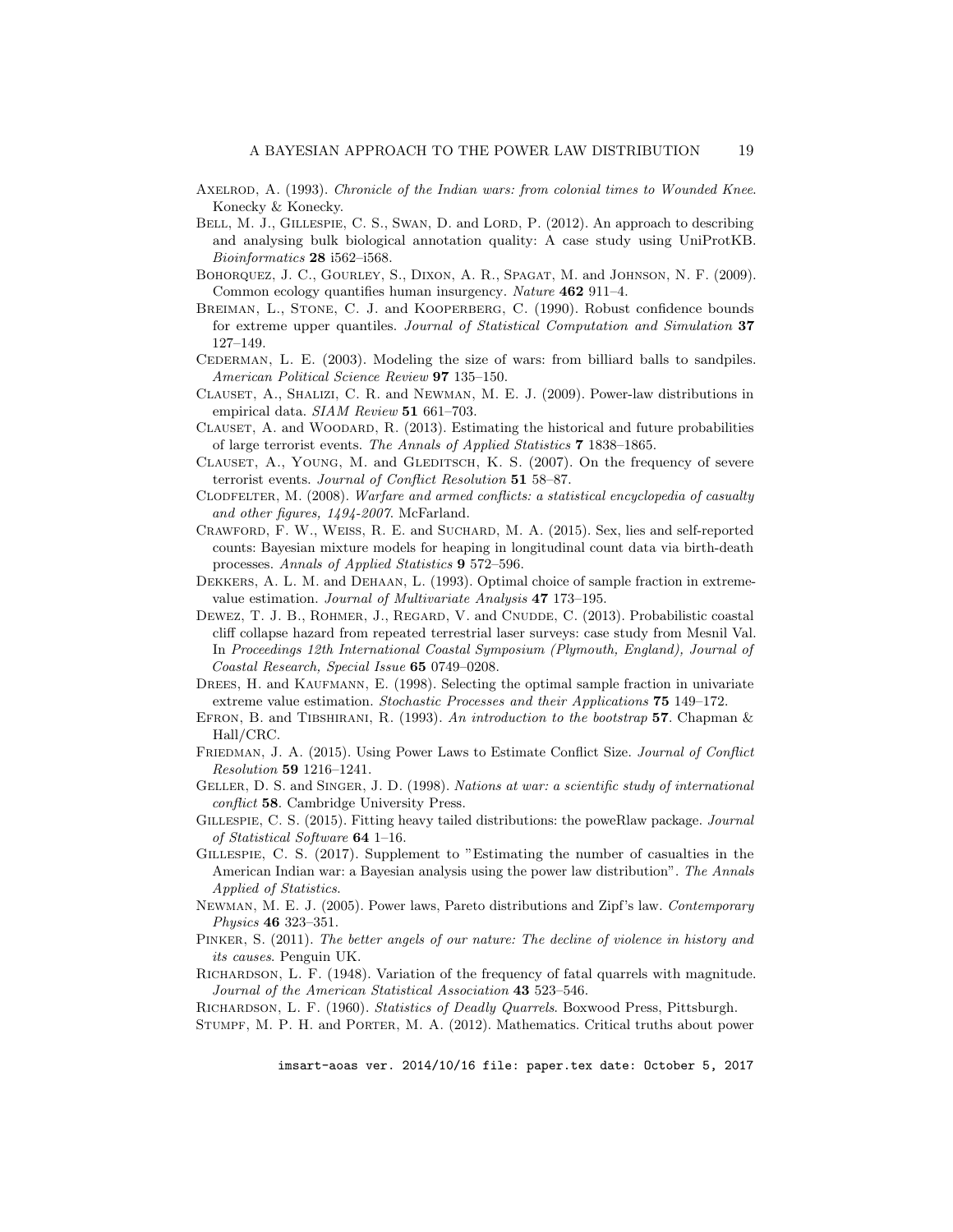laws. Science 335 665–6.

- R Core Team and R Development Core Team (2013). R: A Language and Environment for Statistical Computing.
- VIRKAR, Y. and CLAUSET, A. (2014). Power-law distributions in binned empirical data. The Annals of Applied Statistics 8 89–119.
- Vuong, Q. H. (1989). Likelihood ratio tests for model selection and non-nested hypotheses. Econometrica 57 307–333.